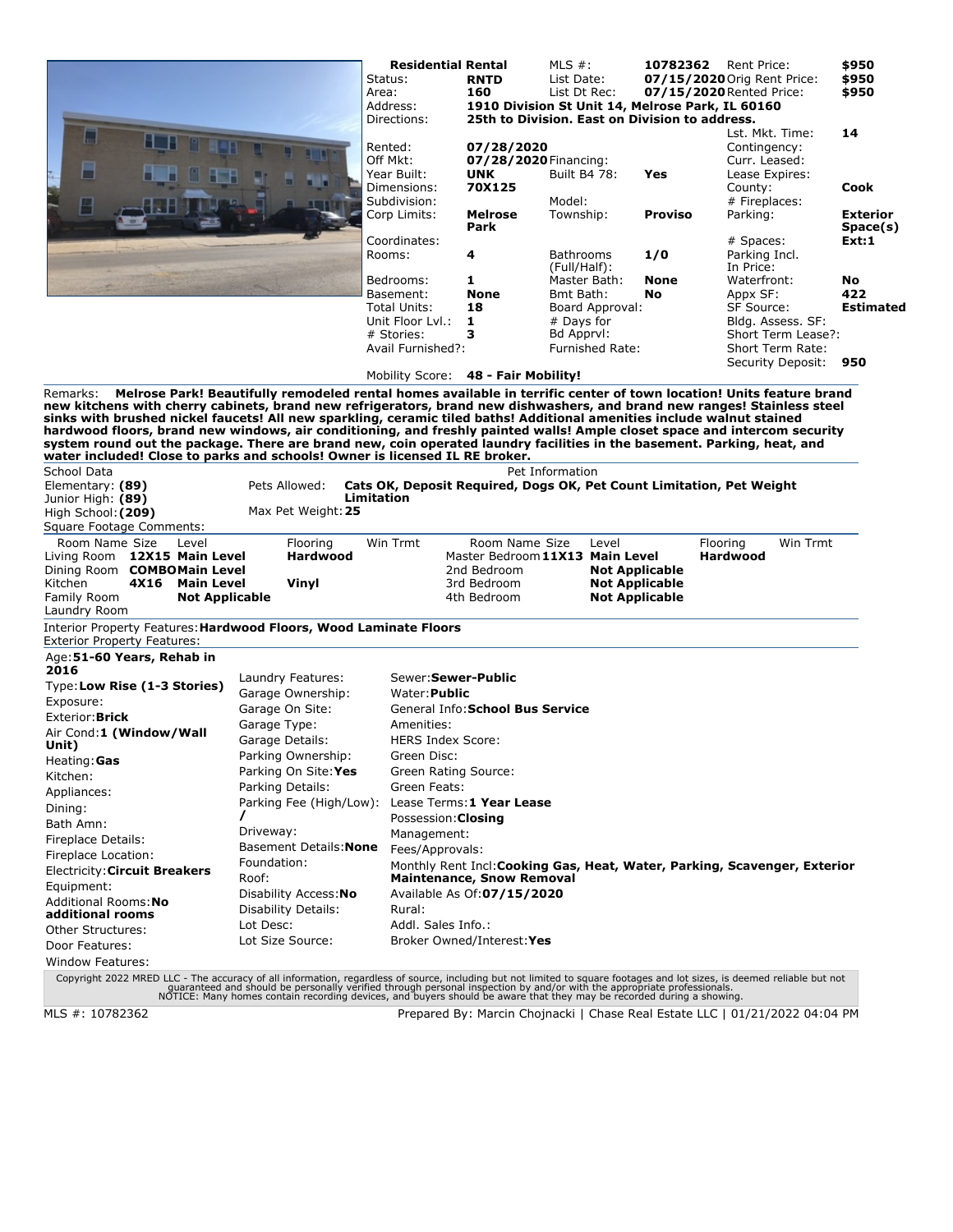|                                                                                                                                                                                                                                                                                    |                                                                                                                | <b>Residential Rental</b><br>Status:<br>Area:<br>Address:<br>Directions:<br>Rented:<br>Off Mkt: | <b>RNTD</b><br>160<br>12/13/2021<br>12/13/2021 Financing:                          | MLS $#$ :<br>11279631<br>List Date:<br>List Dt Rec:<br>1910 Division St Unit 8, Melrose Park, IL 60160<br>25th Street to Division Street. East on Division to address. |                | Rent Price:<br>12/01/2021 Orig Rent Price:<br>12/01/2021 Rented Price:<br>Lst. Mkt. Time:<br>Contingency:<br>Curr. Leased: | \$950<br>\$950<br>\$950<br>13 |
|------------------------------------------------------------------------------------------------------------------------------------------------------------------------------------------------------------------------------------------------------------------------------------|----------------------------------------------------------------------------------------------------------------|-------------------------------------------------------------------------------------------------|------------------------------------------------------------------------------------|------------------------------------------------------------------------------------------------------------------------------------------------------------------------|----------------|----------------------------------------------------------------------------------------------------------------------------|-------------------------------|
|                                                                                                                                                                                                                                                                                    |                                                                                                                | Year Built:<br>Dimensions:<br>Subdivision:                                                      | 1959<br>70X125                                                                     | <b>Built B4 78:</b><br>Model:                                                                                                                                          | Yes            | Lease Expires:<br>County:<br># Fireplaces:                                                                                 | Cook                          |
|                                                                                                                                                                                                                                                                                    |                                                                                                                | Corp Limits:                                                                                    | <b>Melrose</b><br>Park                                                             | Township:                                                                                                                                                              | <b>Proviso</b> | Parking:                                                                                                                   | <b>Exterior</b><br>Space(s)   |
|                                                                                                                                                                                                                                                                                    |                                                                                                                | Coordinates:<br>Rooms:                                                                          | 4                                                                                  | <b>Bathrooms</b>                                                                                                                                                       | 1/0            | # Spaces:<br>Parking Incl.                                                                                                 | Ext:1                         |
|                                                                                                                                                                                                                                                                                    |                                                                                                                | Bedrooms:                                                                                       | 1                                                                                  | (Full/Half):<br>Master Bath:                                                                                                                                           | None           | In Price:<br>Waterfront:                                                                                                   | No                            |
|                                                                                                                                                                                                                                                                                    |                                                                                                                | Basement:                                                                                       | <b>None</b>                                                                        | Bmt Bath:                                                                                                                                                              | No             | Appx SF:                                                                                                                   | 650                           |
|                                                                                                                                                                                                                                                                                    |                                                                                                                | Total Units:                                                                                    | 18                                                                                 | Board Approval:                                                                                                                                                        |                | <b>SF Source:</b>                                                                                                          | <b>Estimated</b>              |
|                                                                                                                                                                                                                                                                                    |                                                                                                                | Unit Floor Lyl.:<br># Stories:                                                                  | 1<br>з                                                                             | # Days for<br>Bd Apprvl:                                                                                                                                               |                | Bldg. Assess. SF:<br>Short Term Lease?:                                                                                    |                               |
|                                                                                                                                                                                                                                                                                    |                                                                                                                | Avail Furnished?:                                                                               |                                                                                    | <b>Furnished Rate:</b>                                                                                                                                                 |                | Short Term Rate:<br>Security Deposit:                                                                                      | 950                           |
|                                                                                                                                                                                                                                                                                    |                                                                                                                | Mobility Score: 48 - Fair Mobility!                                                             |                                                                                    |                                                                                                                                                                        |                |                                                                                                                            |                               |
| Remarks:<br>security system round out the package. There are brand new, coin operated laundry facilities in the basement. Parking, heat,<br>and water included! Shopping galore! Close to parks and schools! Good credit required!! Owner is licensed IL RE broker.<br>School Data | Centrally located, remodeled 1 bed 1 bath in terrific center of town location! Ample closet space and intercom |                                                                                                 |                                                                                    | Pet Information                                                                                                                                                        |                |                                                                                                                            |                               |
| Elementary: (89)<br>Junior High: (89)<br>High School: (209)<br>Square Footage Comments:                                                                                                                                                                                            | Pets Allowed:<br>Limitation<br>Max Pet Weight: 25                                                              |                                                                                                 |                                                                                    | Cats OK, Deposit Required, Dogs OK, Pet Count Limitation, Pet Weight                                                                                                   |                |                                                                                                                            |                               |
| Room Name Size<br>Level<br>Living Room 14X13 Main Level<br>Dining Room COMBOMain Level<br>Kitchen<br><b>8X14</b><br><b>Main Level</b><br>Family Room<br><b>Not Applicable</b><br>Laundry Room                                                                                      | Flooring<br><b>Hardwood</b><br>Vinyl                                                                           | Win Trmt                                                                                        | Room Name Size<br>Master Bedroom 9X13<br>2nd Bedroom<br>3rd Bedroom<br>4th Bedroom | Level<br><b>Main Level</b><br><b>Not Applicable</b><br><b>Not Applicable</b><br><b>Not Applicable</b>                                                                  |                | Win Trmt<br>Flooring<br>Hardwood                                                                                           |                               |
| Interior Property Features: Hardwood Floors, Wood Laminate Floors<br><b>Exterior Property Features:</b>                                                                                                                                                                            |                                                                                                                |                                                                                                 |                                                                                    |                                                                                                                                                                        |                |                                                                                                                            |                               |
| Age: 61-70 Years, Rehab in<br>2016                                                                                                                                                                                                                                                 |                                                                                                                |                                                                                                 |                                                                                    |                                                                                                                                                                        |                |                                                                                                                            |                               |
| Type: Low Rise (1-3 Stories)                                                                                                                                                                                                                                                       | Laundry Features:                                                                                              | Sewer: Sewer-Public<br>Water: Public                                                            |                                                                                    |                                                                                                                                                                        |                |                                                                                                                            |                               |
| Exposure:                                                                                                                                                                                                                                                                          | Garage Ownership:<br>Garage On Site:                                                                           |                                                                                                 | General Info: School Bus Service                                                   |                                                                                                                                                                        |                |                                                                                                                            |                               |
| Exterior: Brick                                                                                                                                                                                                                                                                    | Garage Type:                                                                                                   | Amenities:                                                                                      |                                                                                    |                                                                                                                                                                        |                |                                                                                                                            |                               |
| Air Cond:1 (Window/Wall                                                                                                                                                                                                                                                            | Garage Details:                                                                                                | <b>HERS Index Score:</b>                                                                        |                                                                                    |                                                                                                                                                                        |                |                                                                                                                            |                               |
| Unit)                                                                                                                                                                                                                                                                              | Parking Ownership:                                                                                             | Green Disc:                                                                                     |                                                                                    |                                                                                                                                                                        |                |                                                                                                                            |                               |
| Heating: Gas<br>Kitchen:                                                                                                                                                                                                                                                           | Parking On Site: Yes                                                                                           | Green Rating Source:                                                                            |                                                                                    |                                                                                                                                                                        |                |                                                                                                                            |                               |
|                                                                                                                                                                                                                                                                                    | Parking Details:                                                                                               | Green Feats:                                                                                    |                                                                                    |                                                                                                                                                                        |                |                                                                                                                            |                               |
| Appliances:<br>Dining:                                                                                                                                                                                                                                                             | Parking Fee (High/Low): Lease Terms: 1 Year Lease                                                              |                                                                                                 |                                                                                    |                                                                                                                                                                        |                |                                                                                                                            |                               |
| Bath Amn:                                                                                                                                                                                                                                                                          |                                                                                                                | Possession: Closing                                                                             |                                                                                    |                                                                                                                                                                        |                |                                                                                                                            |                               |
| Fireplace Details:                                                                                                                                                                                                                                                                 | Driveway:                                                                                                      | Management:                                                                                     |                                                                                    |                                                                                                                                                                        |                |                                                                                                                            |                               |
| Fireplace Location:                                                                                                                                                                                                                                                                | Basement Details: None                                                                                         | Fees/Approvals:                                                                                 |                                                                                    |                                                                                                                                                                        |                |                                                                                                                            |                               |
| Electricity: Circuit Breakers                                                                                                                                                                                                                                                      | Foundation:                                                                                                    | Monthly Rent Incl: Cooking Gas, Heat, Water, Parking, Scavenger, Exterior                       |                                                                                    |                                                                                                                                                                        |                |                                                                                                                            |                               |
| Equipment:                                                                                                                                                                                                                                                                         | Roof:                                                                                                          |                                                                                                 | <b>Maintenance, Snow Removal</b>                                                   |                                                                                                                                                                        |                |                                                                                                                            |                               |
| Additional Rooms: No                                                                                                                                                                                                                                                               | Disability Access: No                                                                                          |                                                                                                 | Available As Of: 12/02/2021                                                        |                                                                                                                                                                        |                |                                                                                                                            |                               |
| additional rooms                                                                                                                                                                                                                                                                   | Disability Details:                                                                                            | Rural:                                                                                          |                                                                                    |                                                                                                                                                                        |                |                                                                                                                            |                               |
| Other Structures:                                                                                                                                                                                                                                                                  | Lot Desc:<br>Lot Size Source:                                                                                  | Addl. Sales Info.:                                                                              |                                                                                    |                                                                                                                                                                        |                |                                                                                                                            |                               |
| Door Features:                                                                                                                                                                                                                                                                     |                                                                                                                |                                                                                                 | Broker Owned/Interest: No                                                          |                                                                                                                                                                        |                |                                                                                                                            |                               |
| <b>Window Features:</b>                                                                                                                                                                                                                                                            |                                                                                                                |                                                                                                 |                                                                                    |                                                                                                                                                                        |                |                                                                                                                            |                               |
| Copyright 2022 MRED LLC - The accuracy of all information, regardless of source, including but not limited to square footages and lot sizes, is deemed reliable but not<br>quaranteed and should be personally verified through p                                                  |                                                                                                                |                                                                                                 |                                                                                    |                                                                                                                                                                        |                |                                                                                                                            |                               |

MLS #: 11279631 Prepared By: Marcin Chojnacki | Chase Real Estate LLC | 01/21/2022 04:04 PM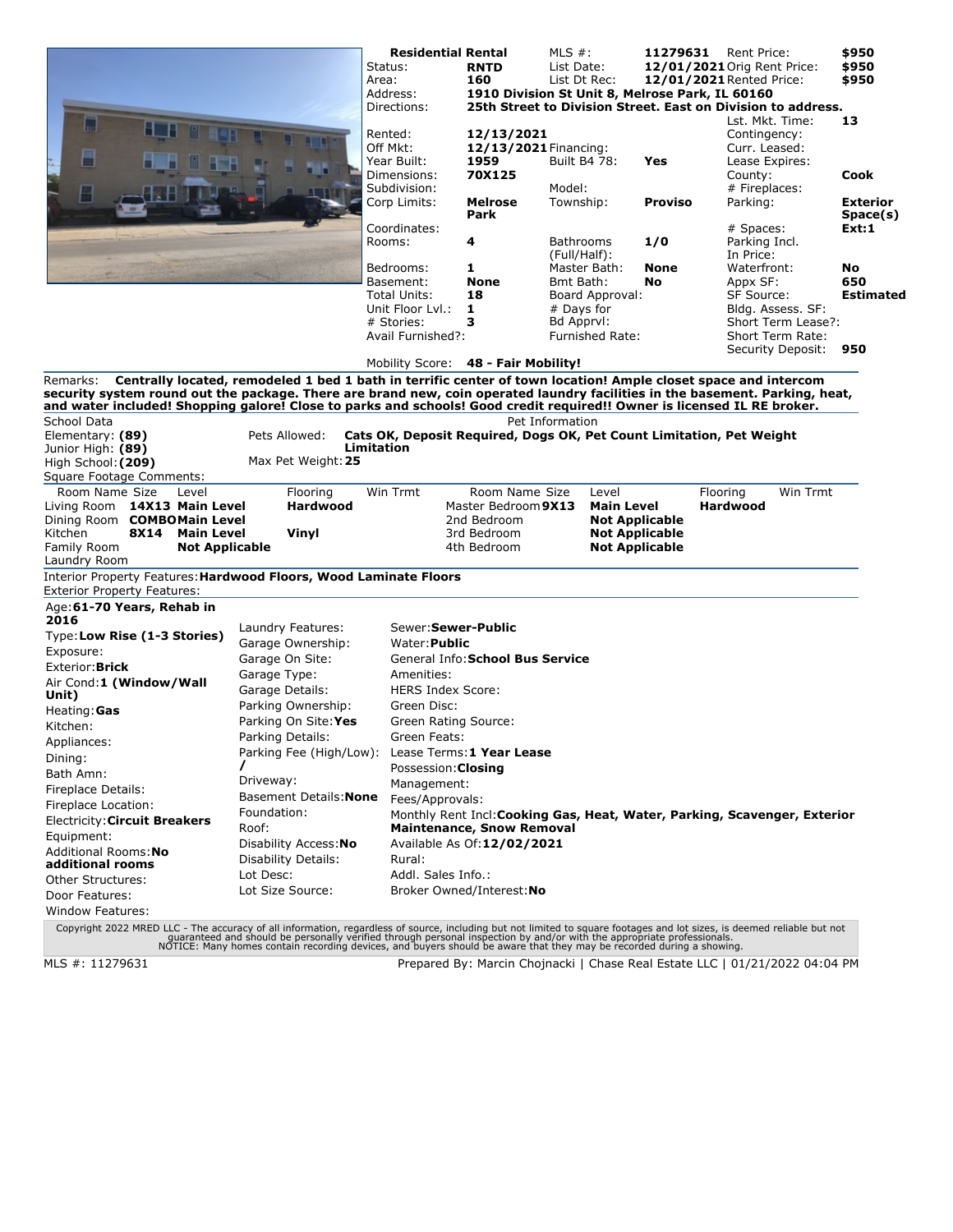## MLS#: **11279631 Residential Rental 1910 Division ST Unit #: 8 Melrose Park IL 60160**



Copyright 2022 - MRED LLC **Prepared By: Marcin Chojnacki | Chase Real Estate LLC | 01/21/2022 04:04 PM**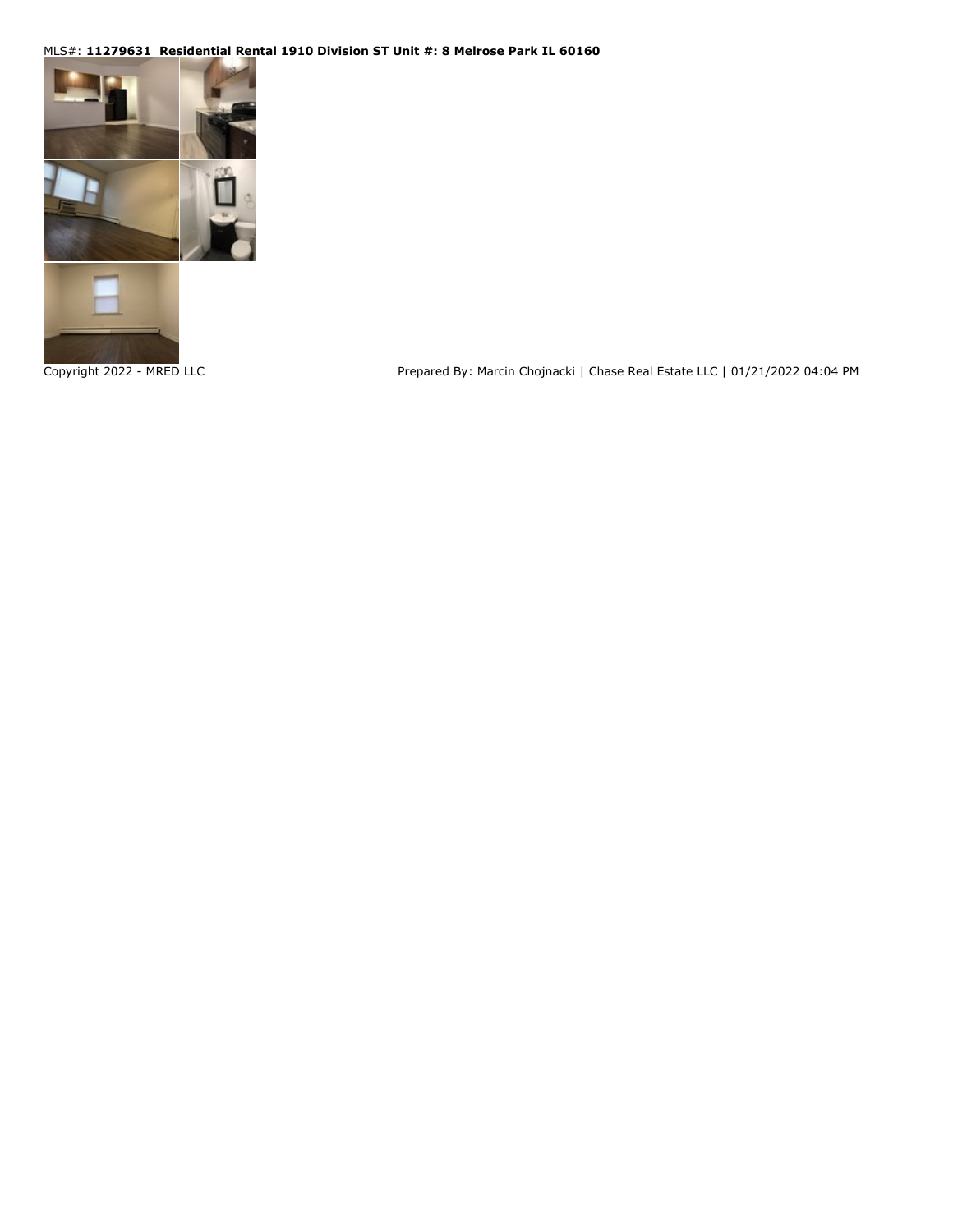|                                                                                                                                                                                                                                                                     |                                                                                                                | <b>Residential Rental</b><br>Status:<br>Area:<br>Address:<br>Directions:                     | <b>RNTD</b><br>160                          | MLS $#$ :<br>List Date:<br>List Dt Rec:<br>1910 Division St Unit 18, Melrose Park, IL 60160 | 11219928 | Rent Price:<br>09/15/2021 Orig Rent Price:<br>09/15/2021 Rented Price:<br>25th Street to Division Street. East on Division to address.                                  | \$950<br>\$950<br>\$950     |  |  |  |
|---------------------------------------------------------------------------------------------------------------------------------------------------------------------------------------------------------------------------------------------------------------------|----------------------------------------------------------------------------------------------------------------|----------------------------------------------------------------------------------------------|---------------------------------------------|---------------------------------------------------------------------------------------------|----------|-------------------------------------------------------------------------------------------------------------------------------------------------------------------------|-----------------------------|--|--|--|
|                                                                                                                                                                                                                                                                     |                                                                                                                | Rented:<br>Off Mkt:<br>Year Built:                                                           | 09/26/2021<br>09/26/2021 Financing:<br>1959 | Built B4 78:                                                                                | Yes      | Lst. Mkt. Time:<br>Contingency:<br>Curr. Leased:<br>Lease Expires:                                                                                                      | 12                          |  |  |  |
|                                                                                                                                                                                                                                                                     |                                                                                                                | Dimensions:<br>Subdivision:                                                                  | 70X125                                      | Model:                                                                                      |          | County:<br># Fireplaces:                                                                                                                                                | Cook                        |  |  |  |
|                                                                                                                                                                                                                                                                     |                                                                                                                | Corp Limits:                                                                                 | Melrose<br>Park                             | Township:                                                                                   | Proviso  | Parking:                                                                                                                                                                | <b>Exterior</b><br>Space(s) |  |  |  |
|                                                                                                                                                                                                                                                                     |                                                                                                                | Coordinates:<br>Rooms:                                                                       | 4                                           | <b>Bathrooms</b><br>(Full/Half):                                                            | 1/0      | # Spaces:<br>Parking Incl.<br>In Price:                                                                                                                                 | Ext:1                       |  |  |  |
|                                                                                                                                                                                                                                                                     |                                                                                                                | Bedrooms:                                                                                    | 1                                           | Master Bath:                                                                                | None     | Waterfront:                                                                                                                                                             | No                          |  |  |  |
|                                                                                                                                                                                                                                                                     |                                                                                                                | Basement:<br>Total Units:                                                                    | <b>None</b><br>18                           | Bmt Bath:<br>Board Approval:                                                                | No       | Appx SF:<br><b>SF Source:</b>                                                                                                                                           | 650<br><b>Estimated</b>     |  |  |  |
|                                                                                                                                                                                                                                                                     |                                                                                                                | Unit Floor Lyl.:                                                                             | 1                                           | # Days for                                                                                  |          | Bldg. Assess. SF:                                                                                                                                                       |                             |  |  |  |
|                                                                                                                                                                                                                                                                     |                                                                                                                | # Stories:                                                                                   | 3                                           | Bd Apprvl:                                                                                  |          | Short Term Lease?:                                                                                                                                                      |                             |  |  |  |
|                                                                                                                                                                                                                                                                     |                                                                                                                | Avail Furnished?:                                                                            |                                             | <b>Furnished Rate:</b>                                                                      |          | Short Term Rate:                                                                                                                                                        |                             |  |  |  |
|                                                                                                                                                                                                                                                                     |                                                                                                                |                                                                                              |                                             |                                                                                             |          | Security Deposit:                                                                                                                                                       | 950                         |  |  |  |
|                                                                                                                                                                                                                                                                     |                                                                                                                | Mobility Score: 48 - Fair Mobility!                                                          |                                             |                                                                                             |          |                                                                                                                                                                         |                             |  |  |  |
| Remarks:<br>security system round out the package. There are brand new, coin operated laundry facilities in the basement. Parking, heat,<br>and water included! Shopping galore! Close to parks and schools! Good credit required!! Owner is licensed IL RE broker. | Centrally located, remodeled 1 bed 1 bath in terrific center of town location! Ample closet space and intercom |                                                                                              |                                             |                                                                                             |          |                                                                                                                                                                         |                             |  |  |  |
| School Data                                                                                                                                                                                                                                                         |                                                                                                                |                                                                                              |                                             | Pet Information                                                                             |          |                                                                                                                                                                         |                             |  |  |  |
| Elementary: (89)                                                                                                                                                                                                                                                    | Pets Allowed:                                                                                                  |                                                                                              |                                             | Cats OK, Deposit Required, Dogs OK, Pet Count Limitation, Pet Weight                        |          |                                                                                                                                                                         |                             |  |  |  |
| Junior High: (89)                                                                                                                                                                                                                                                   | Max Pet Weight: 25                                                                                             | Limitation                                                                                   |                                             |                                                                                             |          |                                                                                                                                                                         |                             |  |  |  |
| High School: (209)<br>Square Footage Comments:                                                                                                                                                                                                                      |                                                                                                                |                                                                                              |                                             |                                                                                             |          |                                                                                                                                                                         |                             |  |  |  |
| Room Name Size<br>Level                                                                                                                                                                                                                                             | Flooring                                                                                                       | Win Trmt                                                                                     | Room Name Size                              | Level                                                                                       |          | Win Trmt<br>Flooring                                                                                                                                                    |                             |  |  |  |
| Living Room 14X13 Main Level<br>Dining Room COMBOMain Level                                                                                                                                                                                                         | <b>Hardwood</b>                                                                                                |                                                                                              | Master Bedroom 9X13<br>2nd Bedroom          | <b>Main Level</b><br><b>Not Applicable</b>                                                  |          | <b>Hardwood</b>                                                                                                                                                         |                             |  |  |  |
| Kitchen<br><b>8X14</b><br><b>Main Level</b>                                                                                                                                                                                                                         | Vinyl                                                                                                          |                                                                                              | 3rd Bedroom                                 | <b>Not Applicable</b>                                                                       |          |                                                                                                                                                                         |                             |  |  |  |
| Family Room<br><b>Not Applicable</b><br>Laundry Room                                                                                                                                                                                                                |                                                                                                                |                                                                                              | 4th Bedroom                                 | <b>Not Applicable</b>                                                                       |          |                                                                                                                                                                         |                             |  |  |  |
| Interior Property Features: Hardwood Floors, Wood Laminate Floors<br><b>Exterior Property Features:</b>                                                                                                                                                             |                                                                                                                |                                                                                              |                                             |                                                                                             |          |                                                                                                                                                                         |                             |  |  |  |
| Age: 61-70 Years, Rehab in<br>2016                                                                                                                                                                                                                                  |                                                                                                                |                                                                                              |                                             |                                                                                             |          |                                                                                                                                                                         |                             |  |  |  |
| Type: Low Rise (1-3 Stories)                                                                                                                                                                                                                                        | Laundry Features:                                                                                              | Sewer: Sewer-Public                                                                          |                                             |                                                                                             |          |                                                                                                                                                                         |                             |  |  |  |
| Exposure:                                                                                                                                                                                                                                                           | Garage Ownership:                                                                                              | Water: <b>Public</b>                                                                         |                                             |                                                                                             |          |                                                                                                                                                                         |                             |  |  |  |
| Exterior: Brick                                                                                                                                                                                                                                                     | Garage On Site:<br>Garage Type:                                                                                |                                                                                              | General Info: School Bus Service            |                                                                                             |          |                                                                                                                                                                         |                             |  |  |  |
| Air Cond:1 (Window/Wall                                                                                                                                                                                                                                             | Amenities:                                                                                                     |                                                                                              |                                             |                                                                                             |          |                                                                                                                                                                         |                             |  |  |  |
| Unit)                                                                                                                                                                                                                                                               | Garage Details:                                                                                                | <b>HERS Index Score:</b>                                                                     |                                             |                                                                                             |          |                                                                                                                                                                         |                             |  |  |  |
| Heating: Gas                                                                                                                                                                                                                                                        | Parking Ownership:                                                                                             | Green Disc:                                                                                  |                                             |                                                                                             |          |                                                                                                                                                                         |                             |  |  |  |
| Kitchen:                                                                                                                                                                                                                                                            | Parking On Site: Yes                                                                                           | Green Rating Source:                                                                         |                                             |                                                                                             |          |                                                                                                                                                                         |                             |  |  |  |
| Appliances:                                                                                                                                                                                                                                                         | Parking Details:                                                                                               | Green Feats:                                                                                 |                                             |                                                                                             |          |                                                                                                                                                                         |                             |  |  |  |
| Dining:                                                                                                                                                                                                                                                             | Parking Fee (High/Low): Lease Terms: 1 Year Lease                                                              |                                                                                              |                                             |                                                                                             |          |                                                                                                                                                                         |                             |  |  |  |
| Bath Amn:                                                                                                                                                                                                                                                           | Driveway:                                                                                                      | Possession: Closing                                                                          |                                             |                                                                                             |          |                                                                                                                                                                         |                             |  |  |  |
| Fireplace Details:                                                                                                                                                                                                                                                  | Basement Details: None                                                                                         | Management:                                                                                  |                                             |                                                                                             |          |                                                                                                                                                                         |                             |  |  |  |
| Fireplace Location:                                                                                                                                                                                                                                                 | Foundation:                                                                                                    | Fees/Approvals:<br>Monthly Rent Incl: Cooking Gas, Heat, Water, Parking, Scavenger, Exterior |                                             |                                                                                             |          |                                                                                                                                                                         |                             |  |  |  |
| Electricity: Circuit Breakers                                                                                                                                                                                                                                       | Roof:                                                                                                          |                                                                                              | <b>Maintenance, Snow Removal</b>            |                                                                                             |          |                                                                                                                                                                         |                             |  |  |  |
| Equipment:                                                                                                                                                                                                                                                          | Disability Access: No                                                                                          |                                                                                              | Available As Of:09/16/2021                  |                                                                                             |          |                                                                                                                                                                         |                             |  |  |  |
| Additional Rooms: No<br>additional rooms                                                                                                                                                                                                                            | Disability Details:                                                                                            | Rural:                                                                                       |                                             |                                                                                             |          |                                                                                                                                                                         |                             |  |  |  |
| Other Structures:                                                                                                                                                                                                                                                   | Lot Desc:                                                                                                      | Addl. Sales Info.:                                                                           |                                             |                                                                                             |          |                                                                                                                                                                         |                             |  |  |  |
| Door Features:                                                                                                                                                                                                                                                      | Lot Size Source:                                                                                               |                                                                                              | Broker Owned/Interest: No                   |                                                                                             |          |                                                                                                                                                                         |                             |  |  |  |
| Window Features:                                                                                                                                                                                                                                                    |                                                                                                                |                                                                                              |                                             |                                                                                             |          |                                                                                                                                                                         |                             |  |  |  |
|                                                                                                                                                                                                                                                                     |                                                                                                                |                                                                                              |                                             |                                                                                             |          | Copyright 2022 MRED LLC - The accuracy of all information, regardless of source, including but not limited to square footages and lot sizes, is deemed reliable but not |                             |  |  |  |

Copyright 2022 MRED LLC - The accuracy of all information, regardless of source, including but not limited to square footages and lot sizes, is deemed reliable but not<br>guaranteed and should be personally verified through p

MLS #: 11219928 Prepared By: Marcin Chojnacki | Chase Real Estate LLC | 01/21/2022 04:04 PM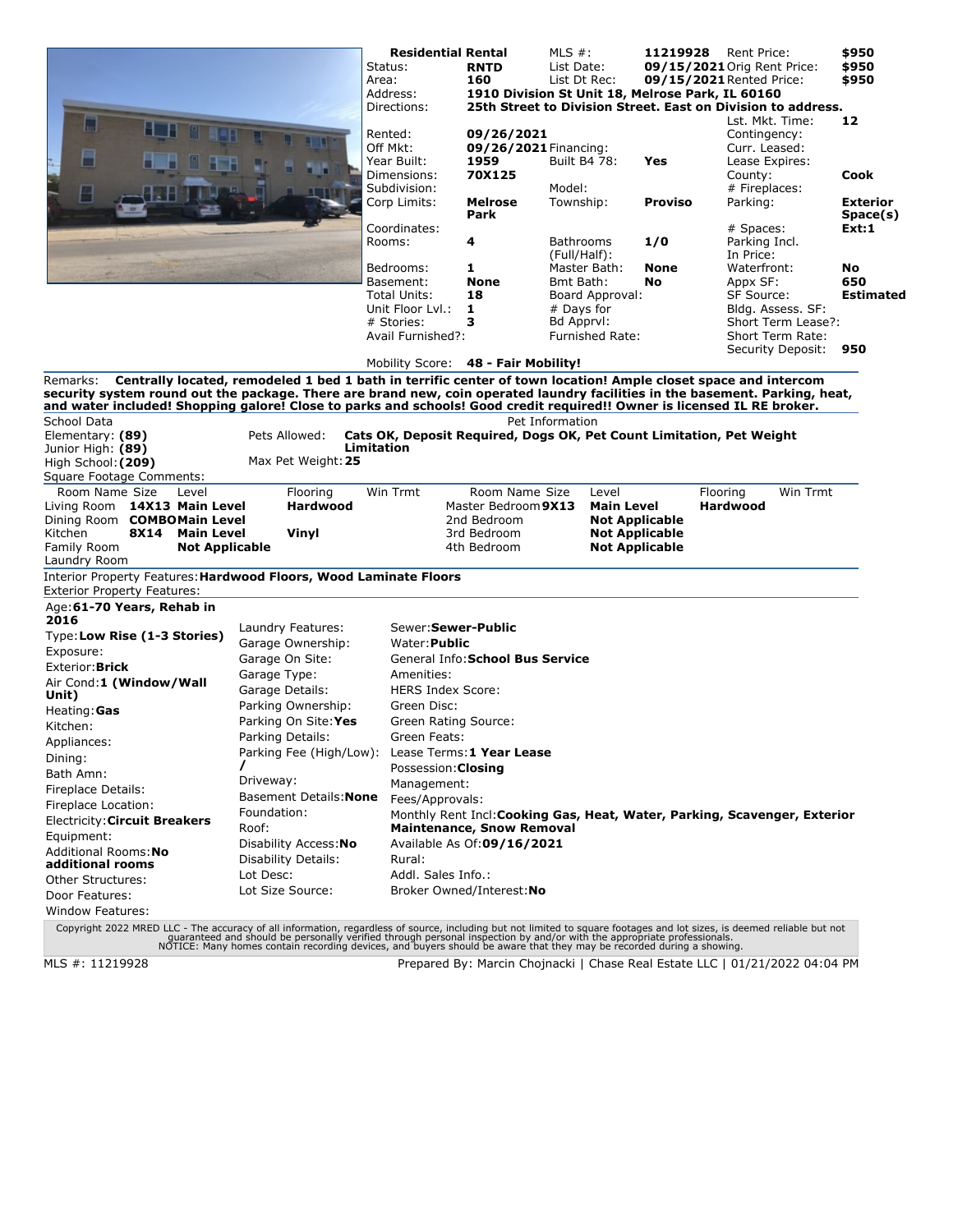## MLS#: **11219928 Residential Rental 1910 Division ST Unit #: 18 Melrose Park IL 60160**



Copyright 2022 - MRED LLC **Prepared By: Marcin Chojnacki | Chase Real Estate LLC | 01/21/2022 04:04 PM**